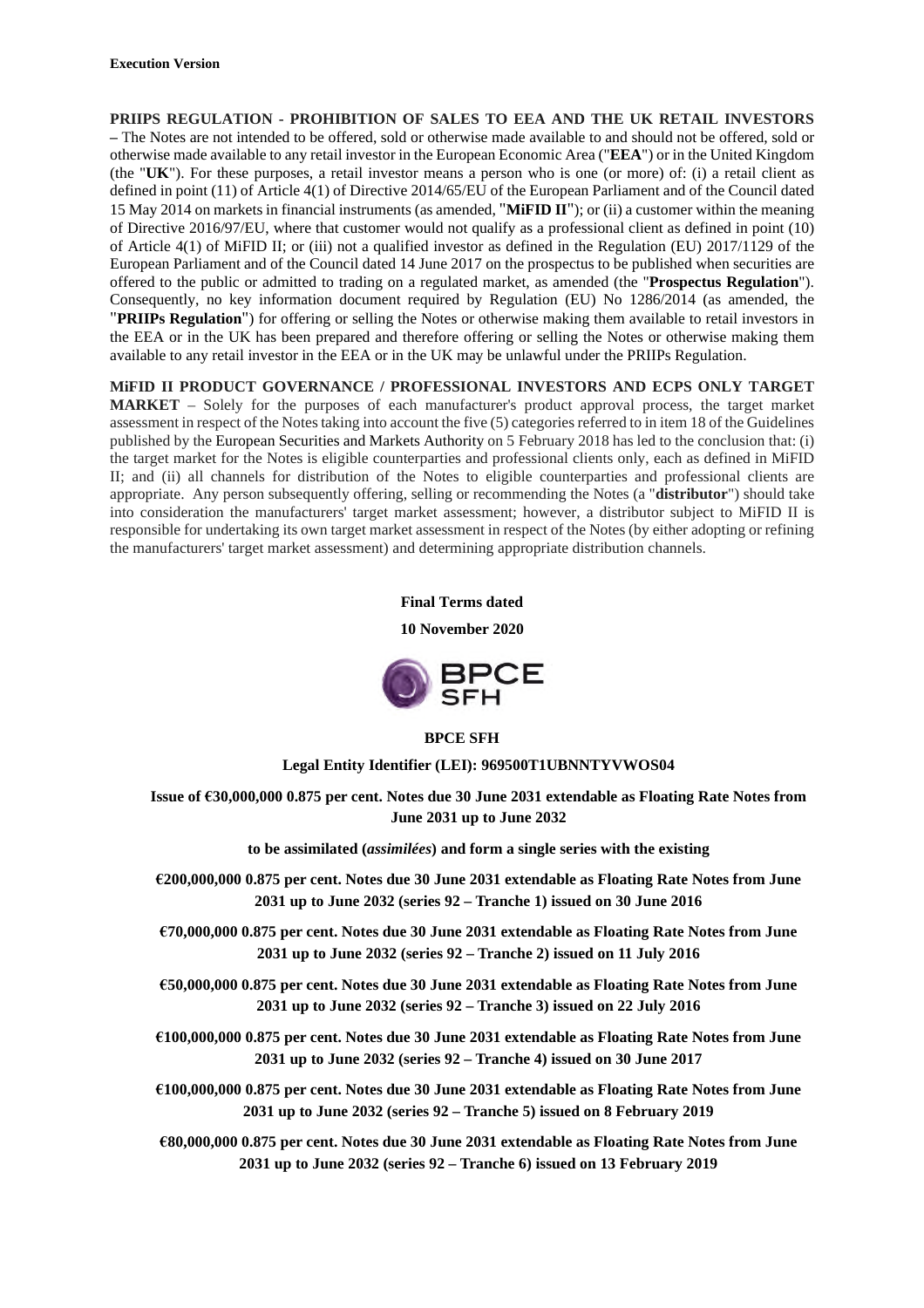- **€20,000,000 0.875 per cent. Notes due 30 June 2031 extendable as Floating Rate Notes from June 2031 up to June 2032 (series 92 – Tranche 7) issued on 8 March 2019**
- **€20,000,000 0.875 per cent. Notes due 30 June 2031 extendable as Floating Rate Notes from June 2031 up to June 2032 (series 92 – Tranche 8) issued on 23 April 2019**
- **€30,000,000 0.875 per cent. Notes due 30 June 2031 extendable as Floating Rate Notes from June 2031 up to June 2032 (series 92 – Tranche 9) issued on 23 April 2019**
- **€30,000,000 0.875 per cent. Notes due 30 June 2031 extendable as Floating Rate Notes from June 2031 up to June 2032 (series 92 – Tranche 10) issued on 26 April 2019**
- **€100,000,000 0.875 per cent. Notes due 30 June 2031 extendable as Floating Rate Notes from June 2031 up to June 2032 (series 92 – Tranche 11) issued on 12 July 2019**
- **€70,000,000 0.875 per cent. Notes due 30 June 2031 extendable as Floating Rate Notes from June 2031 up to June 2032 (series 92 – Tranche 12) issued on 25 July 2019**
- **€30,000,000 0.875 per cent. Notes due 30 June 2031 extendable as Floating Rate Notes from June 2031 up to June 2032 (series 92 – Tranche 13) issued on 26 July 2019**
- **€30,000,000 0.875 per cent. Notes due 30 June 2031 extendable as Floating Rate Notes from June 2031 up to June 2032 (series 92 – Tranche 14) issued on 14 August 2019**
- **€45,000,000 0.875 per cent. Notes due 30 June 2031 extendable as Floating Rate Notes from June 2031 up to June 2032 (series 92 – Tranche 15) issued on 14 August 2019**
- **€35,000,000 0.875 per cent. Notes due 30 June 2031 extendable as Floating Rate Notes from June 2031 up to June 2032 (series 92 – Tranche 16) issued on 20 January 2020**
- **€75,000,000 0.875 per cent. Notes due 30 June 2031 extendable as Floating Rate Notes from June 2031 up to June 2032 (series 92 – Tranche 17) issued on 3 February 2020**
- **€40,000,000 0.875 per cent. Notes due 30 June 2031 extendable as Floating Rate Notes from June 2031 up to June 2032 (series 92 – Tranche 18) issued on 5 February 2020**
- **€60,000,000 0.875 per cent. Notes due 30 June 2031 extendable as Floating Rate Notes from June 2031 up to June 2032 (series 92 – Tranche 19) issued on 21 April 2020**
- **€50,000,000 0.875 per cent. Notes due 30 June 2031 extendable as Floating Rate Notes from June 2031 up to June 2032 (series 92 – Tranche 20) issued on 28 October 2020**

**and**

**€30,000,000 0.875 per cent. Notes due 30 June 2031 extendable as Floating Rate Notes from June 2031 up to June 2032 (series 92 – Tranche 21 issued on 12 November 2020) (together, the "Existing Notes")**

**under the €40,000,000,000 Euro Medium Term Note Programme for the issue of** *obligations de financement de l'habitat* **and other privileged notes**

> **Series No.: 92 Tranche No.: 22**

**Issue Price: 111.868 per cent.**

**Dealer**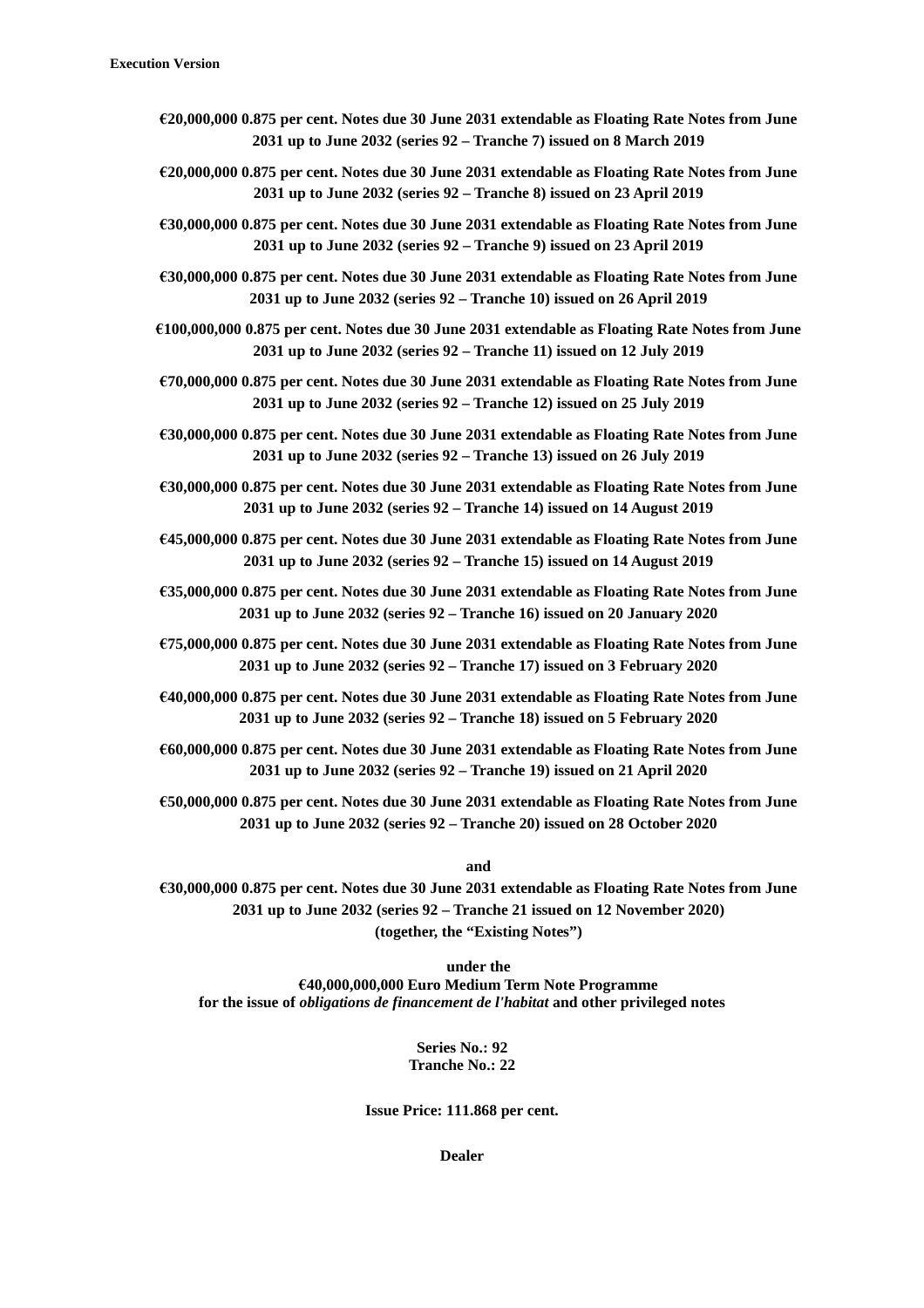### **Citigroup Global Markets Limited**

#### **PART A - CONTRACTUAL TERMS**

Terms used herein shall be deemed to be defined as such for the purposes of the terms and conditions (the "**Conditions**") which are the 2016 Conditions which are incorporated by reference in the base prospectus dated 14 May 2020 which received visa No. 20-198 from the *Autorité des marchés financiers* (the "**AMF**") on 14 May 2020, as supplemented by supplement dated 6 October 2020 which received visa No.20-491 from the AMF on 6 October 2020 (together, the "**Base Prospectus**") which together constitute a base prospectus for the purposes of the Prospectus Regulation (as defined below).

This document constitutes the final terms (the "**Final Terms**") relating to the notes described herein (the "**Notes**") for the purposes of Article 8.4 of the Prospectus Regulation and must be read in conjunction with such Base Prospectus in order to obtain all the relevant information, save in respect of section entitled "*Terms and Conditions of the French Law Notes*" which is replaced by the 2016 Conditions. The Base Prospectus and these Final Terms are available for viewing on the websites of BPCE (www.bpce.fr) and of the AMF (www.amf-france.org) and during normal business hours at the registered office of the Issuer (50, avenue Pierre Mendès France – 75201 Paris Cedex 13 – France) where copies may be obtained.

"**Prospectus Regulation**" means Regulation (EU) 2017/1129 of the European Parliament and of the Council of 14 June 2017 on the prospectus to be published when securities are offered to the public or admitted to trading on a regulated market, as amended.

| 1. | (i)                                       | <b>Series Number:</b>                | 92                                                                                                                                                                                                                           |
|----|-------------------------------------------|--------------------------------------|------------------------------------------------------------------------------------------------------------------------------------------------------------------------------------------------------------------------------|
|    | (ii)                                      | <b>Tranche Number:</b>               | 22                                                                                                                                                                                                                           |
| 2. |                                           | <b>Specified Currency:</b>           | Euro (" $\epsilon$ ")                                                                                                                                                                                                        |
| 3. | <b>Aggregate Nominal Amount of Notes:</b> |                                      |                                                                                                                                                                                                                              |
|    | (i)                                       | Series:                              | €1,295,000,000                                                                                                                                                                                                               |
|    | (ii)                                      | Tranche:                             | € 30,000,000                                                                                                                                                                                                                 |
| 4. | <b>Issue Price:</b>                       |                                      | 111.868 per cent. of the Aggregate Nominal Amount<br>of the Tranche plus accrued interest of $\epsilon$ 97,808.22 for<br>the period from, and including, the Interest<br>Commencement Date to, but excluding, the Issue Date |
| 5. |                                           | <b>Specified Denomination(s):</b>    | €100,000                                                                                                                                                                                                                     |
| 6. | (i)                                       | <b>Issue Date:</b>                   | 13 November 2020                                                                                                                                                                                                             |
|    | (ii)                                      | <b>Interest Commencement Date:</b>   | 30 June 2020                                                                                                                                                                                                                 |
| 7. | <b>Final Maturity Date:</b>               |                                      | 30 June 2031                                                                                                                                                                                                                 |
| 8. |                                           | <b>Extended Final Maturity Date:</b> | Interest Payment Date falling on, or nearest to 30 June<br>2032                                                                                                                                                              |
| 9. |                                           | <b>Interest Basis:</b>               | <b>Fixed/Floating Rate</b>                                                                                                                                                                                                   |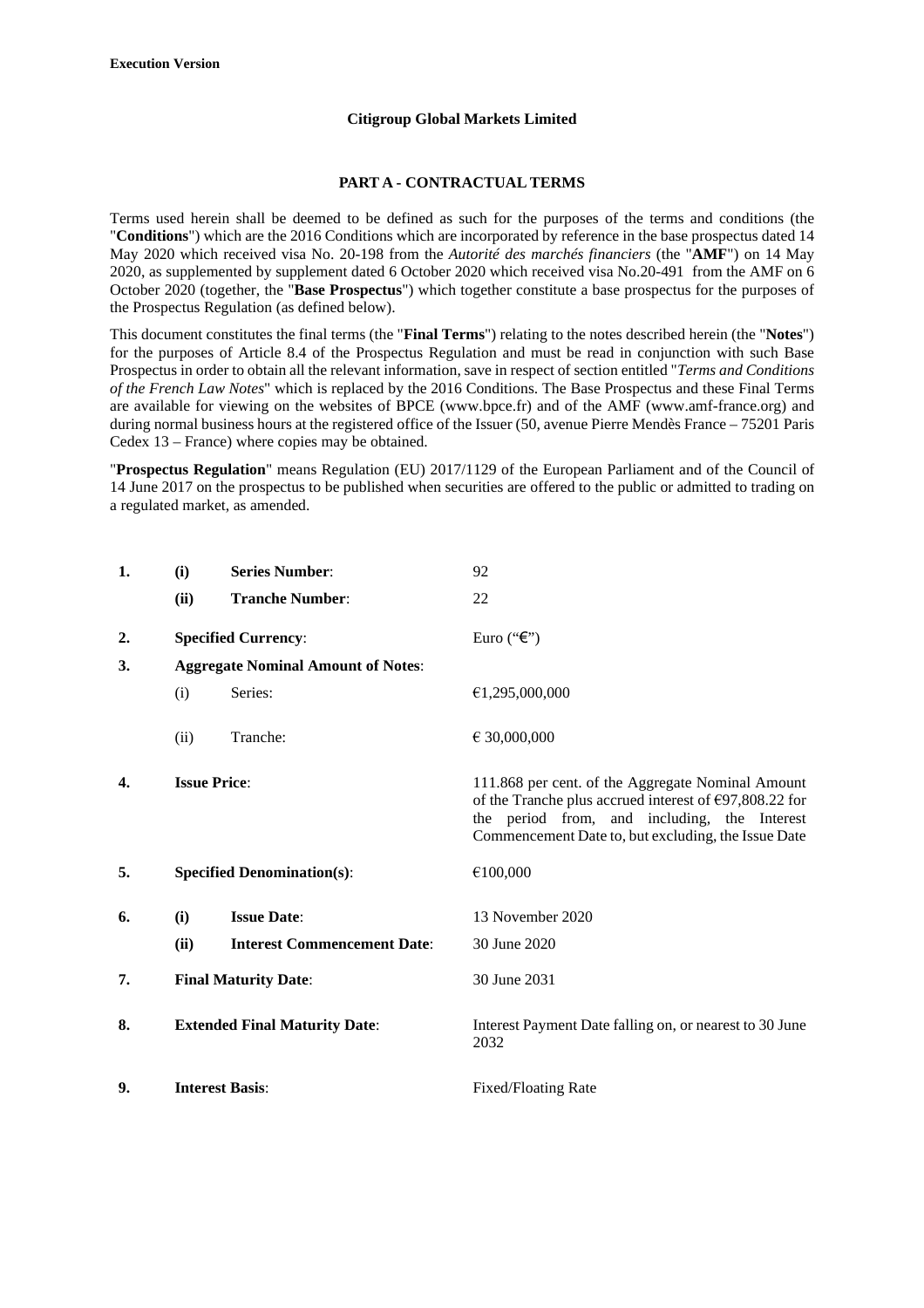| 10. | <b>Redemption/Payment Basis:</b>                                    | Subject to any purchase and cancellation or early<br>redemption, the Notes will be redeemed on the Final<br>Maturity Date or the Extended Final Maturity Date, as<br>the case may be at 100 per cent. of their Specified<br>Denomination<br>(further particulars specified below)                                                                                                                                                                                                                                                                                                                           |
|-----|---------------------------------------------------------------------|-------------------------------------------------------------------------------------------------------------------------------------------------------------------------------------------------------------------------------------------------------------------------------------------------------------------------------------------------------------------------------------------------------------------------------------------------------------------------------------------------------------------------------------------------------------------------------------------------------------|
| 11. | <b>Change of Interest Basis:</b>                                    | Applicable – Fixed/Floating Rate ( <i>Further particulars</i><br>specified below in "Fixed/Floating Rate Notes<br>Fixed/Fixed Rate Notes or Floating/Floating Rate<br><i>Notes Provisions"</i> )                                                                                                                                                                                                                                                                                                                                                                                                            |
| 12. | <b>Put/Call Options:</b>                                            | Not Applicable                                                                                                                                                                                                                                                                                                                                                                                                                                                                                                                                                                                              |
| 13. | Date of corporate authorisations for<br>issuance of Notes obtained: | Decisions of the <i>Conseil d'administration</i> (Board of<br>Directors) of the Issuer (i) dated 13 December 2019<br>authorising the issue of <i>obligations</i> de financement de<br>l'habitat and other resources benefiting from the<br>privilège referred to in Article L.513-11 of the French<br>Monetary and Financial Code (Code monétaire et<br><i>financier</i> ) up to $\epsilon$ 10,000,000,000 for the period of one<br>$(1)$ year from 13 December 2019 and $(ii)$ dated 25<br>September 2020 authorising the quarterly programme<br>of borrowings benefiting from such <i>privilège</i> up to |

# **PROVISIONS RELATING TO REDEMPTION**

| 14. |                                        | <b>Fixed Rate Notes Provisions:</b>     | Applicable before the Switch Date                                                                                                                                                                                                                                                                                                                                                                          |
|-----|----------------------------------------|-----------------------------------------|------------------------------------------------------------------------------------------------------------------------------------------------------------------------------------------------------------------------------------------------------------------------------------------------------------------------------------------------------------------------------------------------------------|
|     | (i)                                    | Rate of Interest:                       | 0.875 per cent. per annum payable annually in arrear                                                                                                                                                                                                                                                                                                                                                       |
|     | (ii)                                   | Interest Payment Date(s):               | 30 June in each year, from and including 30 June 2021<br>up to and including the Final Maturity Date                                                                                                                                                                                                                                                                                                       |
|     | (iii)                                  | Fixed Coupon Amount(s):                 | Rate of Interest $\times$ Specified Denomination $\times$ Day Count<br>Fraction                                                                                                                                                                                                                                                                                                                            |
|     |                                        |                                         | (i.e. $\in$ 875 per $\in$ 100,000 Specified Denomination)                                                                                                                                                                                                                                                                                                                                                  |
|     | (iv)                                   | Broken Amount(s):                       | Not Applicable                                                                                                                                                                                                                                                                                                                                                                                             |
|     | (v)                                    | Day Count Fraction (Condition $5(a)$ ): | Actual/Actual-ICMA Unadjusted                                                                                                                                                                                                                                                                                                                                                                              |
|     | (vi)                                   | Determination Date(s):                  | 30 June in each year                                                                                                                                                                                                                                                                                                                                                                                       |
|     | (vii)                                  | Payment on non-Business Days:           | As per the Conditions                                                                                                                                                                                                                                                                                                                                                                                      |
| 15. | <b>Floating Rate Notes Provisions:</b> |                                         | Applicable after the Switch Date                                                                                                                                                                                                                                                                                                                                                                           |
|     | (i)                                    | <b>Interest Periods:</b>                | The period from and including the Final Maturity Date<br>to but excluding the first Specified Interest Payment<br>Date and each successive period from and including a<br>Specified Interest Payment Date to but excluding the<br>next succeeding Specified Interest Payment Date, up to<br>and excluding the Extended Final Maturity Date or, if<br>earlier, the Specified Interest Payment Date on which |

 $\epsilon$ 2,000,000,000 for the fourth quarter of 2020.

the Notes are redeemed in full, all such dates being subject to adjustment in accordance with the Business

Day Convention set out in (v) below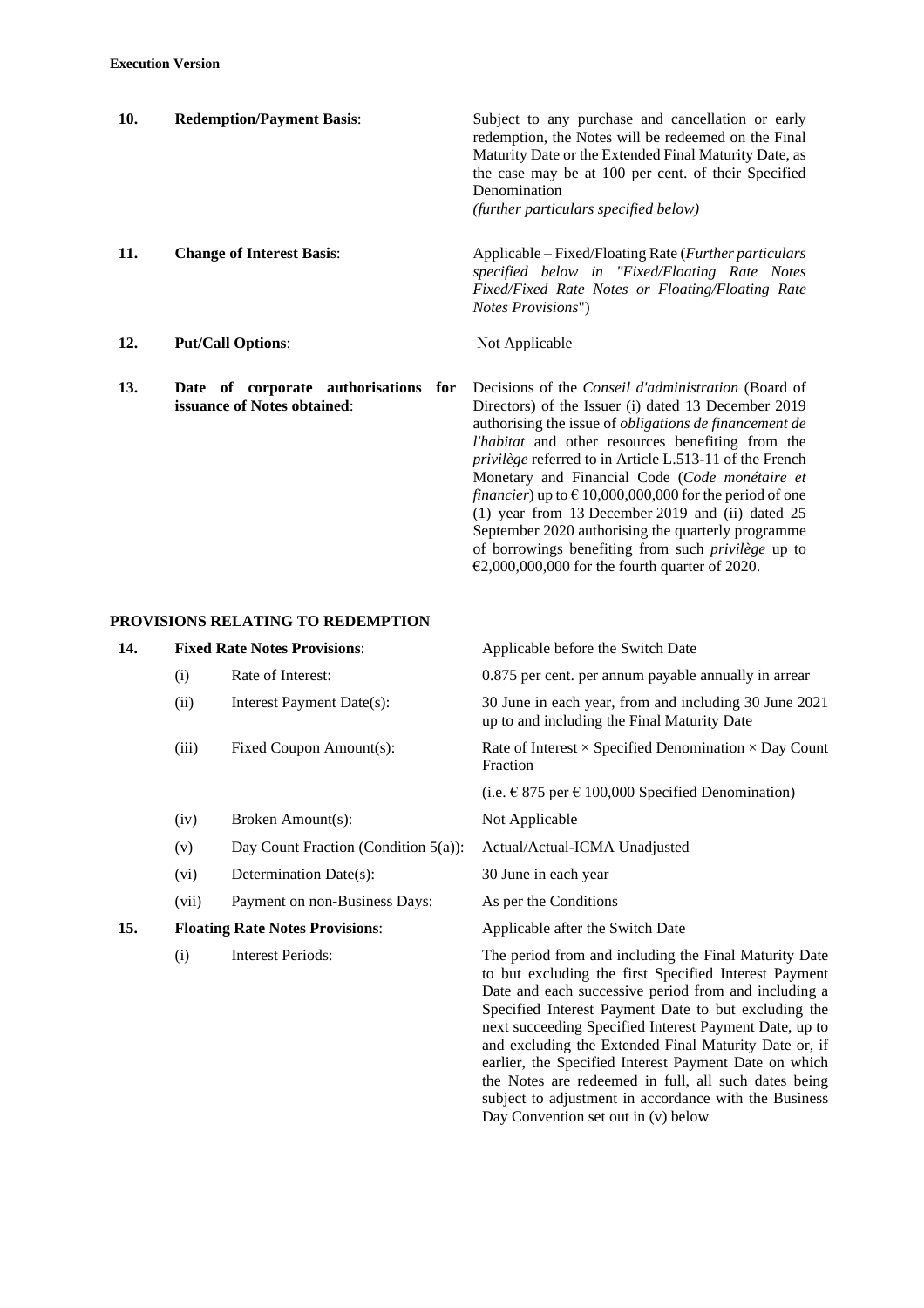|     | (ii)    | Specified Interest Payment Dates:                                                                                           | Payable monthly in arrear on the 30th of each month,<br>from and including 30 July 2031, up to and including 30<br>June 2032, all such dates being subject to adjustment in<br>accordance with the Business Day Convention set out in<br>$(v)$ below |
|-----|---------|-----------------------------------------------------------------------------------------------------------------------------|------------------------------------------------------------------------------------------------------------------------------------------------------------------------------------------------------------------------------------------------------|
|     | (iii)   | First Specified Interest Payment Date:                                                                                      | Specified Interest Payment Date falling on, or nearest to,<br>30 July 2031                                                                                                                                                                           |
|     | (iv)    | <b>Interest Period Date:</b>                                                                                                | Specified Interest Payment Date                                                                                                                                                                                                                      |
|     | (v)     | <b>Business Day Convention:</b>                                                                                             | Modified Following Business Day Convention                                                                                                                                                                                                           |
|     | (vi)    | Business Centre (Condition 5(a)):                                                                                           | Not Applicable                                                                                                                                                                                                                                       |
|     | (vii)   | Manner in which the Rate of Interest<br>is/are to be determined:                                                            | <b>Screen Rate Determination</b>                                                                                                                                                                                                                     |
|     | (viii)  | Party responsible for calculating the<br>Rate of Interest and/or Interest<br>Amount (if not the Note Calculation<br>Agent): | Not Applicable                                                                                                                                                                                                                                       |
|     | (ix)    | Screen<br>Rate<br>Determination<br>(Condition $5(c)(iii)(C)$ ):                                                             | Applicable                                                                                                                                                                                                                                           |
|     |         | Relevant Rate:                                                                                                              | <b>EURIBOR 1 month</b>                                                                                                                                                                                                                               |
|     |         | <b>Interest Determination Dates:</b>                                                                                        | Two TARGET Business Days prior to the first day in<br>each Interest Period                                                                                                                                                                           |
|     |         | Relevant Screen Page:                                                                                                       | <b>Reuters EURIBOR01</b>                                                                                                                                                                                                                             |
|     |         | Relevant Screen Page Time:                                                                                                  | Not Applicable                                                                                                                                                                                                                                       |
|     | (x)     | Determination<br>(Condition<br><b>FBF</b><br>$5(c)(iii)(B))$ :                                                              | Not Applicable                                                                                                                                                                                                                                       |
|     | $(x_i)$ | <b>ISDA</b><br>Determination<br>(Condition<br>$5(c)(iii)(A))$ :                                                             | Not Applicable                                                                                                                                                                                                                                       |
|     | (xii)   | Margin:                                                                                                                     | $+0.135$<br>per cent. per annum                                                                                                                                                                                                                      |
|     | (xiii)  | Rate Multiplier:                                                                                                            | Not Applicable                                                                                                                                                                                                                                       |
|     | (xiv)   | Minimum Rate of Interest:                                                                                                   | 0.00 per cent. per annum                                                                                                                                                                                                                             |
|     | (xv)    | Maximum Rate of Interest:                                                                                                   | Not Applicable                                                                                                                                                                                                                                       |
|     | (xvi)   | Day Count Fraction (Condition $5(a)$ ):                                                                                     | Actual/360, Adjusted                                                                                                                                                                                                                                 |
| 16. |         | <b>Fixed/Floating Rate Notes Provisions:</b>                                                                                | Applicable                                                                                                                                                                                                                                           |
|     | (i)     | Issuer Change of Interest Basis:                                                                                            | Not Applicable                                                                                                                                                                                                                                       |
|     | (ii)    | Automatic Change of Interest<br>Basis:                                                                                      | Applicable                                                                                                                                                                                                                                           |
|     | (iii)   | Rate of Interest applicable to the<br>Interest Periods preceding the Switch<br>Date (excluded):                             | Determined in accordance with Condition $5(b)$ , as<br>though the Note was a Fixed Rate Note with further<br>variables set out in item 14 of these Final Terms                                                                                       |
|     | (iv)    | Rate of Interest applicable to the<br>Interest Periods following the Switch<br>Date (included):                             | Determined in accordance with Condition $5(c)$ , as<br>though the Note was a Floating Rate Note with further<br>variables set out in item 15 of these Final Terms                                                                                    |
|     | (v)     | Switch Date:                                                                                                                | The Interest Determination Date falling immediately<br>before the Final Maturity Date                                                                                                                                                                |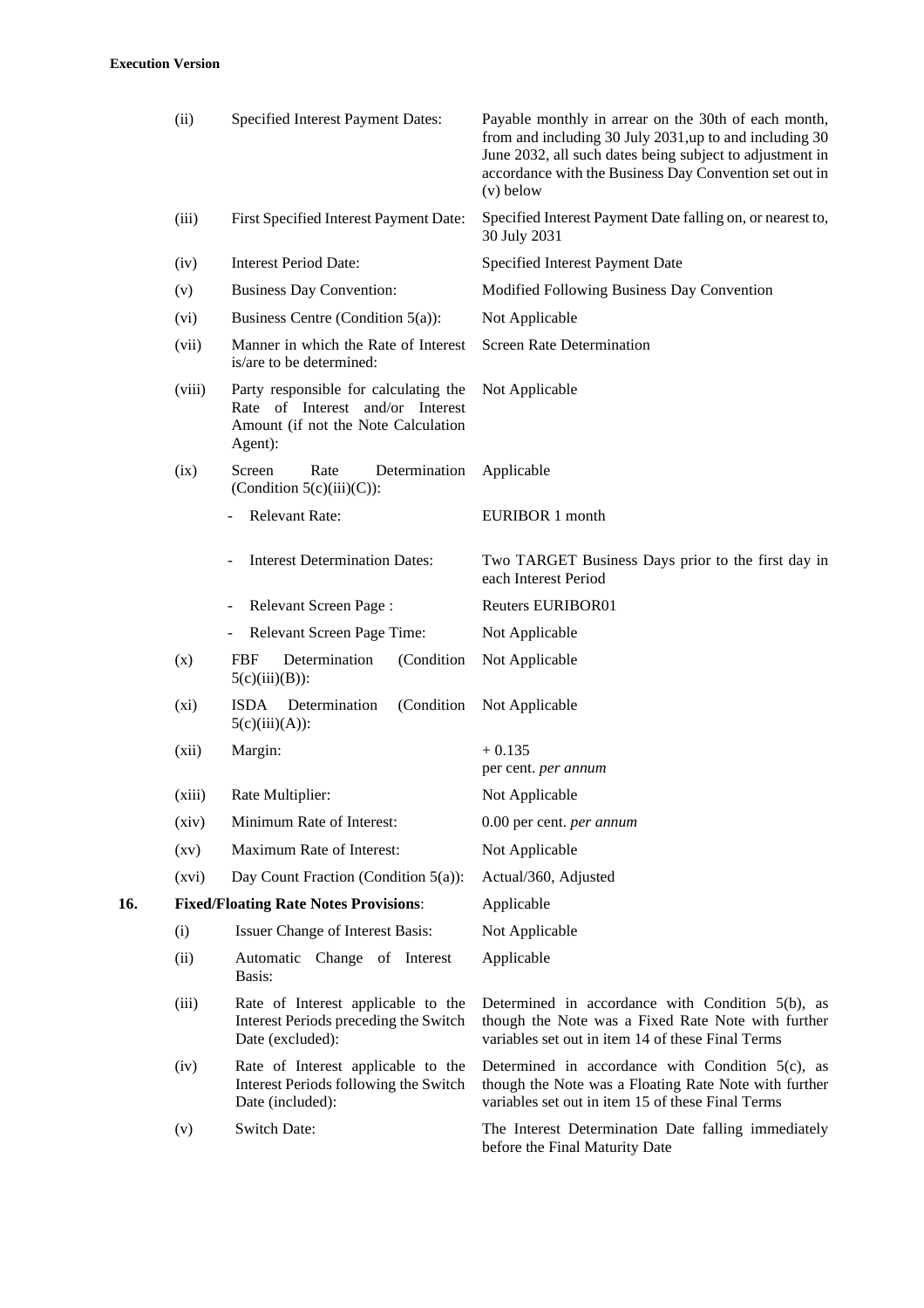|     | (vi)                           | Minimum notice period required for Not Applicable<br>notice from the Issuer:                                                         |                                                                                      |
|-----|--------------------------------|--------------------------------------------------------------------------------------------------------------------------------------|--------------------------------------------------------------------------------------|
| 17. |                                | <b>Zero Coupon Notes Provisions</b>                                                                                                  | Not Applicable                                                                       |
|     |                                | PROVISIONS RELATING TO REDEMPTION                                                                                                    |                                                                                      |
| 18. |                                | <b>Call Option:</b>                                                                                                                  | Not Applicable                                                                       |
| 19. |                                | <b>Put Option:</b>                                                                                                                   | Not Applicable                                                                       |
| 20. |                                | <b>Final Redemption Amount of each Note:</b>                                                                                         | $€100,000$ per Specified Denomination                                                |
| 21. |                                | <b>Redemption by Instalment:</b>                                                                                                     | Not Applicable                                                                       |
| 22. |                                | <b>Early Redemption Amount:</b>                                                                                                      |                                                                                      |
|     |                                | Early Redemption Amount of each Note<br>payable on early redemption as set out in the<br>Terms and Conditions:                       | $€100,000$ per Specified Denomination                                                |
| 23. |                                | <b>Purchases (Condition 6(h)):</b>                                                                                                   | The Notes purchased may be held and resold as set<br>out in the Terms and Conditions |
|     |                                | <b>GENERAL PROVISIONS APPLICABLE TO THE NOTES</b>                                                                                    |                                                                                      |
| 24. |                                | <b>Governing law:</b>                                                                                                                | French law                                                                           |
| 25. | <b>Form of Notes:</b>          |                                                                                                                                      | <b>Dematerialised Notes</b>                                                          |
|     | (i)                            | Form of Dematerialised Notes:                                                                                                        | Bearer form (au porteur)                                                             |
|     | (ii)                           | <b>Registration Agent:</b>                                                                                                           | Not Applicable                                                                       |
|     | (iii)                          | Temporary Global Certificate:                                                                                                        | Not Applicable                                                                       |
| 26. |                                | <b>Financial Centre or other special provisions</b><br>relating to payment dates for the purposes<br>of Condition $7(g)$ :           | Not Applicable                                                                       |
| 27. |                                | Talons for future Coupons or Receipts to be<br>attached to Definitive Materialised Notes<br>(and dates on which such Talons mature): | Not Applicable                                                                       |
| 28. |                                | Masse (Condition 10):                                                                                                                |                                                                                      |
|     | (i)                            | Representative:                                                                                                                      | As per Condition 10                                                                  |
|     | (ii)                           | Alternative Representative:                                                                                                          | As per Condition 10                                                                  |
|     | (iii)<br><b>RESPONSIBILITY</b> | Remuneration of Representative:                                                                                                      | As per Condition 10                                                                  |
|     |                                | I accept responsibility for the information contained in these Final Terms.                                                          |                                                                                      |
|     |                                |                                                                                                                                      |                                                                                      |

Signed on behalf of BPCE SFH: By:

Jean-Philippe BERTHAUT, *Directeur Général Délégué* Duly authorised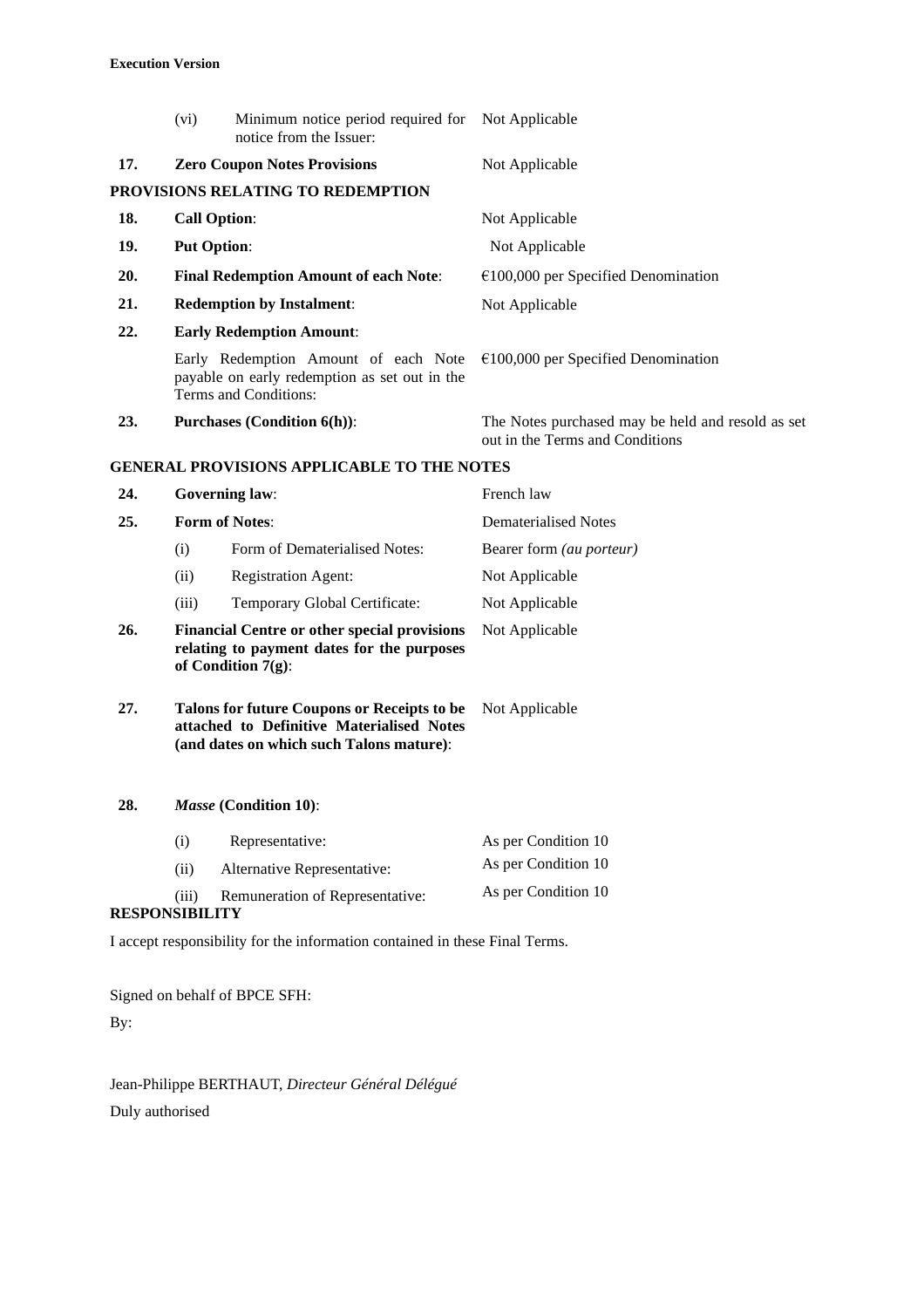## **PART B - OTHER INFORMATION**

# **1. LISTING AND ADMISSION TO TRADING**

| (i)                  | Listing:                                                                                                                                                                                               | <b>Euronext Paris</b>                                                                                                                                                                                                                                                                                                                                                                                                                                                  |
|----------------------|--------------------------------------------------------------------------------------------------------------------------------------------------------------------------------------------------------|------------------------------------------------------------------------------------------------------------------------------------------------------------------------------------------------------------------------------------------------------------------------------------------------------------------------------------------------------------------------------------------------------------------------------------------------------------------------|
| (ii)                 | (a) Admission to trading:                                                                                                                                                                              | Application has been made by the Issuer (or on its<br>behalf) for the Notes to be admitted to trading on<br>Euronext Paris with effect from the Issue Date                                                                                                                                                                                                                                                                                                             |
|                      | (b) Regulated Markets or equivalent markets<br>on which, to the knowledge of the Issuer,<br>securities of the same class of the Notes to be<br>admitted to trading are already admitted to<br>trading: | Not Applicable                                                                                                                                                                                                                                                                                                                                                                                                                                                         |
| (iii)                | Estimate of total expenses related to $\epsilon$ 7,000 (including the AMF fees)<br>admission to trading:                                                                                               |                                                                                                                                                                                                                                                                                                                                                                                                                                                                        |
| <b>RATINGS</b><br>2. |                                                                                                                                                                                                        |                                                                                                                                                                                                                                                                                                                                                                                                                                                                        |
|                      | Ratings:                                                                                                                                                                                               | The Notes are expected to be rated:                                                                                                                                                                                                                                                                                                                                                                                                                                    |
|                      |                                                                                                                                                                                                        | AAA by S&P Global Markets Europe Limited; and                                                                                                                                                                                                                                                                                                                                                                                                                          |
|                      |                                                                                                                                                                                                        | Aaa by Moody's Investors Service Ltd.                                                                                                                                                                                                                                                                                                                                                                                                                                  |
|                      |                                                                                                                                                                                                        | Each of the above agencies is established in the<br>European Union and registered under Regulation (EC)<br>1060/2009 of the European Parliament and the<br>Council of 16 September 2009 on credit rating<br>agencies, as amended (the "CRA Regulation") and<br>included in the list of registered credit rating agencies<br>published on the website of the European Securities<br>and Markets Authority (www.esma.europa.eu) in<br>accordance with the CRA Regulation |
| 3.                   | <b>INTERESTS OF NATURAL AND LEGAL PERSONS INVOLVED IN THE ISSUE</b>                                                                                                                                    |                                                                                                                                                                                                                                                                                                                                                                                                                                                                        |

Save as discussed in sections "Subscription and Sale" and "Risk factors – Risks related to the Issuer - Certain conflicts of interest" of the Base Prospectus, so far as the Issuer is aware, no person involved in the offer of the Notes has an interest material to the issue.

## **4. YIELD**

|    | Indication of yield:                                                                                                                               | 0.227 per cent. per annum |
|----|----------------------------------------------------------------------------------------------------------------------------------------------------|---------------------------|
| 5. | <b>OPERATIONAL INFORMATION</b>                                                                                                                     |                           |
|    | <b>ISIN</b> Code:                                                                                                                                  | FR0013186046              |
|    | Common Code:                                                                                                                                       | 143854825                 |
|    | Depositaries:                                                                                                                                      |                           |
|    | Euroclear France to act as Central<br>(a)<br>Depositary:                                                                                           | <b>Yes</b>                |
|    | Common Depositary for Euroclear<br>(b)<br>Bank and Clearstream Banking, S.A.:                                                                      | N <sub>0</sub>            |
|    | Any clearing system other than Euroclear Not Applicable<br>Bank S.A./N.V. and Clearstream Banking,<br>S.A. and the relevant identification number: |                           |
|    | Delivery:                                                                                                                                          | Delivery against payment  |
|    | Names and addresses of additional Paying<br>Agent:                                                                                                 | Not Applicable            |
|    |                                                                                                                                                    |                           |